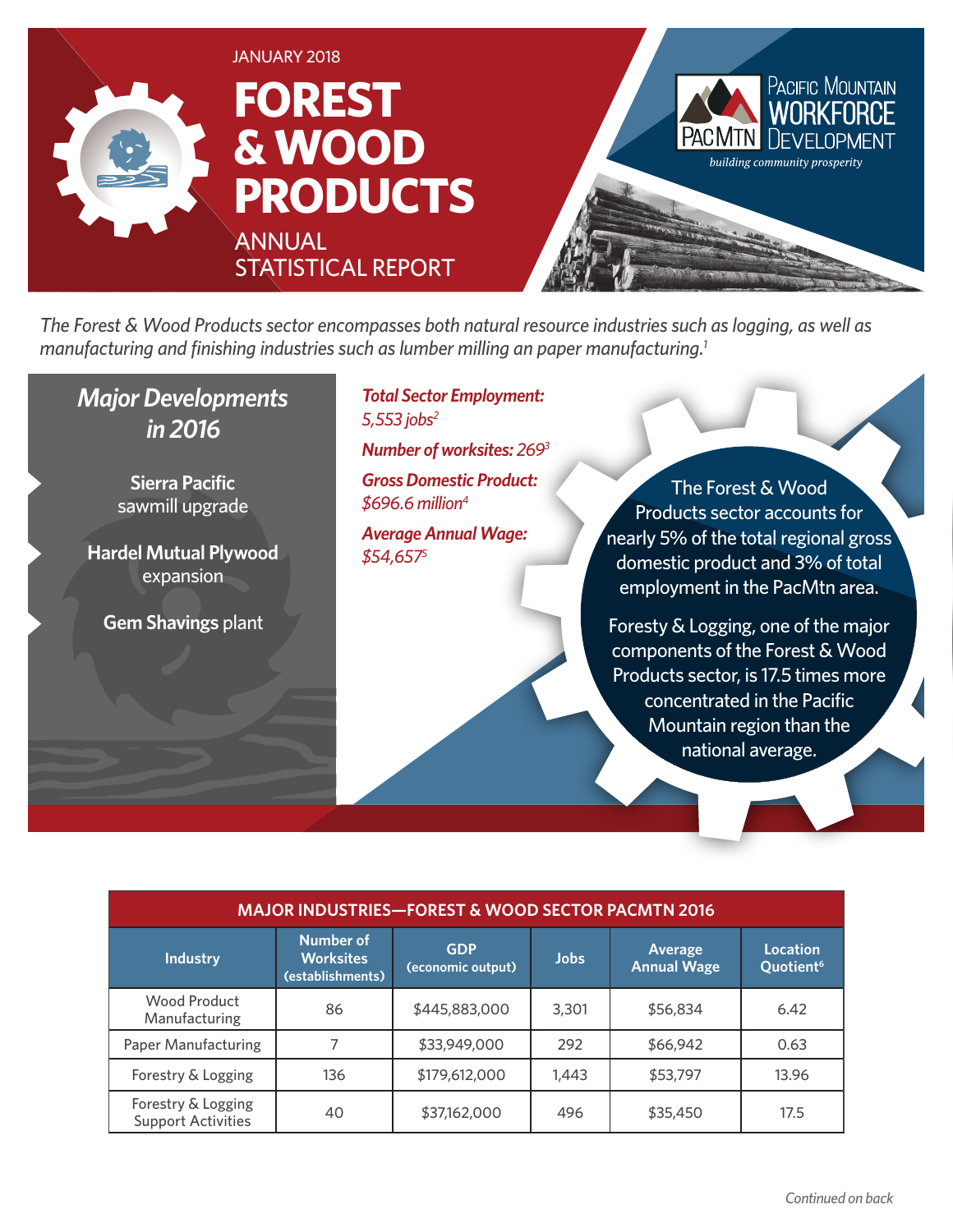

# **FOREST & WOOD PRODUCTS**



### **INDUSTRY TRENDS**

*Data analysis done in 2017 shows some interesting trends in this sector, please see the tables below for a data snapshot of industries within the Forest & Wood Products sector.*

| <b>WOOD PRODUCT MANUFACTURING</b> |               |       |  |
|-----------------------------------|---------------|-------|--|
| Year                              | <b>GDP</b>    | Jobs  |  |
| 2014                              | \$525,321,000 | 3,727 |  |
| 2015                              | \$477,474,000 | 3,603 |  |
| 2016                              | \$445,883,000 | 3,301 |  |

| WOOD WINDOW & DOOR MANUFACTURING |              |      |  |
|----------------------------------|--------------|------|--|
| Year                             | <b>GDP</b>   | Jobs |  |
| 2014                             | \$21,297,000 | 149  |  |
| 2015                             | \$26,133,000 | 186  |  |
| 2016                             | \$32,725,000 | 216  |  |

*The Wood, Window and Door Manufacturing industry added 67 jobs and \$11.4 in GDP growth from 2014 to 2016, which appears to be due to expansion of operations at the Simpson Door Company in McCleary.*

| <b>PAPER MANUFACTURING</b> |              |      |  |
|----------------------------|--------------|------|--|
| Year                       | <b>GDP</b>   | Jobs |  |
| 2014                       | \$26,939,000 | 245  |  |
| 2015                       | \$29,184,000 | 255  |  |
| 2016                       | \$33,949,000 | 292  |  |

| <b>PAPERBOARD CONTAINER MANUFACTURING</b> |              |      |  |
|-------------------------------------------|--------------|------|--|
| Year                                      | <b>GDP</b>   | Jobs |  |
| 2014                                      | \$15,523,000 | 152  |  |
| 2015                                      | \$17,813,000 | 169  |  |
| 2016                                      | \$20,798,000 | 192  |  |

*The Paper Manufacturing industry saw a 26% increase in economic output over two years and gained 47 net jobs, possibly due to increased regional cardboard box production shifting to International Paper's Olympia plant.*

| <b>FORESTRY &amp; LOGGING</b> |               |       |  |
|-------------------------------|---------------|-------|--|
| Year                          | <b>GDP</b>    | Jobs  |  |
| 2014                          | \$184,063,000 | 1,534 |  |
| 2015                          | \$181,845,000 | 1,494 |  |
| 2016                          | \$179,612,000 | 1,443 |  |

| <b>FORESTRY &amp; LOGGING SUPPORT</b> |              |             |  |
|---------------------------------------|--------------|-------------|--|
| Year                                  | <b>GDP</b>   | <b>Jobs</b> |  |
| 2014                                  | \$42,448,000 | 523         |  |
| 2015                                  | \$37,428,000 | 479         |  |
| 2016                                  | \$37,162,000 | 496         |  |

*The Forestry and Logging industry has suffered from the impact of forest fires on inventory and transportation, as well as changes in the global demand for U.S. timber. However, the US Dept of Agriculture is projecting a moderate upward trend in global demand for the next ten years.*





*Learn more at www.pacmtn.org Grays Harbor, Lewis, Mason, Pacific, Thurston Counties*

*WorkSource Washington and PacMtn are equal oportunity employers/programs. Auxiliary aids and services are available upon request to individuals with disabilities. WA Relay 711*